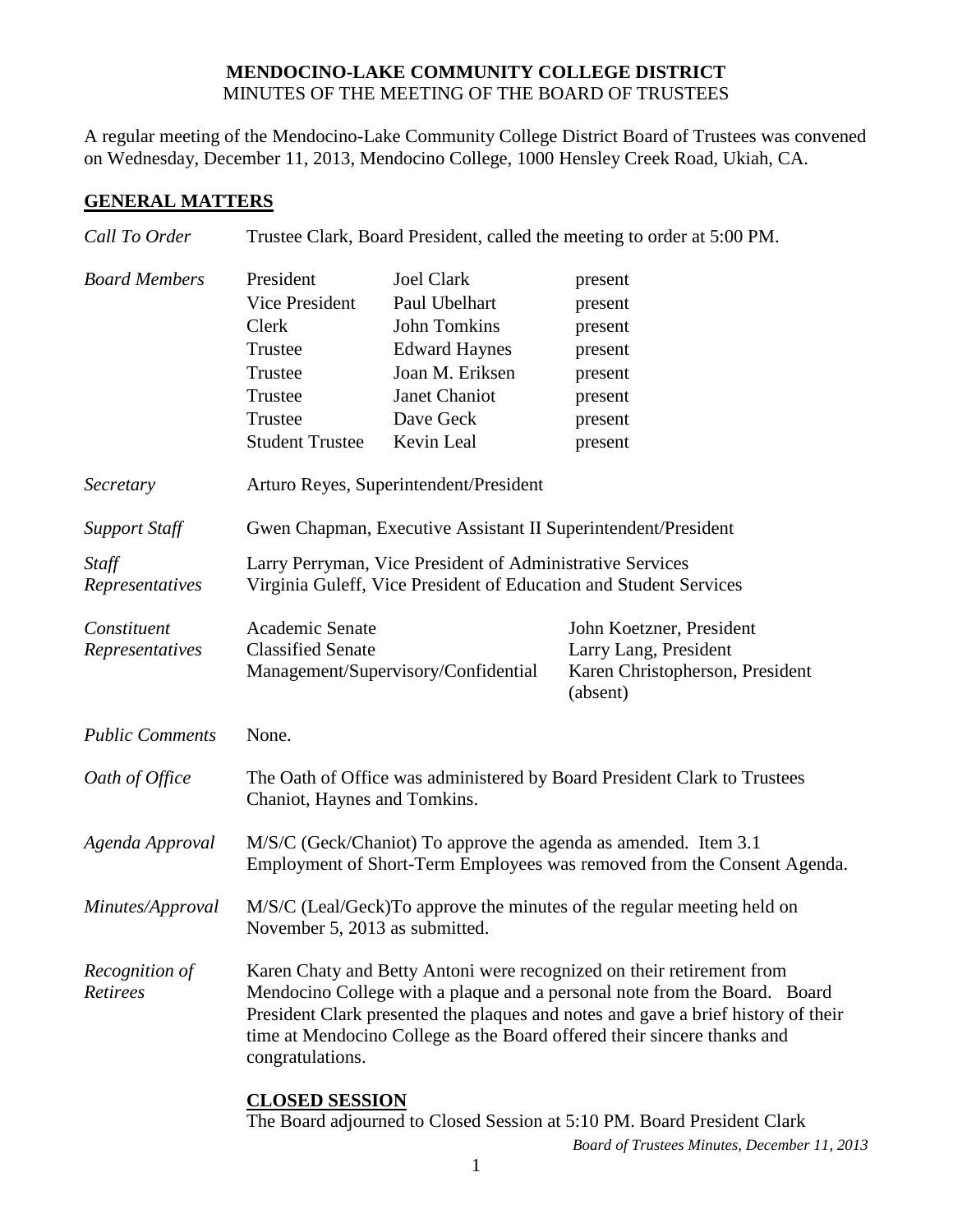announced that items 1.1 Public Employee Discipline/Dismissal/Release and 1.2 Collective Bargaining will be discussed and no action will be taken.

The Board returned to Open Session at 5:55 PM.

# **ACTION ITEMS**

*2012-13 Audit Report*

Holly Salisbury representing the audit firm of Matson and Isom gave a summary of the audit report. She offered her compliments to Director of Fiscal Services Eileen Cichocki and staff for their work and mentioned that this is a clean audit with no findings. She also said that of all their clients, Mendocino College was always the most organized and enjoyable for them to audit. In addition, she reviewed the new pronouncements for this year for government entities that affected the College's audit. The Board asked questions and received responses on various items in the report.

M/S/C (Haynes/Ubelhart) RESOLVED, That the Mendocino-Lake Community College District Board of Trustees does hereby formally receive the Mendocino-Lake Community College District Audit Report for the year ended June 30, 2013.

#### **PRESIDENT'S REPORT**

A written report was submitted by Superintendent/President Reyes. The following was offered in addition:

- Trustees Tomkins and Eriksen were recognized for attending the College Holiday luncheon which was well attended by staff. Three retirees were recognized at the luncheon; Michael Adams, Karen Chaty and Betty Antoni.
- Mendocino College has completed 13 Transfer Degrees which demonstrates our broad offerings and excellent transfer program which puts us in the same company as some of the larger colleges in the state. This is accomplished thanks to the work of the Curriculum Committee and Faculty.
- A facilitated Board workshop and agenda has been set.
- Further information was given on the "Moving Forward" program which was discussed at the Superintendent/President's meeting with MCOE Superintendent Paul Tichinin.
- Further information was given on Superintendent/President's Reyes' recent visit with Secretary of the Interior, Sally Jewell.

#### **CONSENT AGENDA**

M/S/C (Haynes/Tomkins) RESOLVED, That the Mendocino-Lake Community college District Board of Trustees does hereby approve the Consent Agenda as submitted.

Items with an asterisk \* were approved by one motion as the Consent Agenda.

#### **Personnel**

*Employment – Short-Term Employees* Trustee Eriksen requested that this item be removed from the Consent Agenda in order to discuss ratification of employees. There was agreement regarding the proper authority given to the Superintendent/President to hire staff in order to be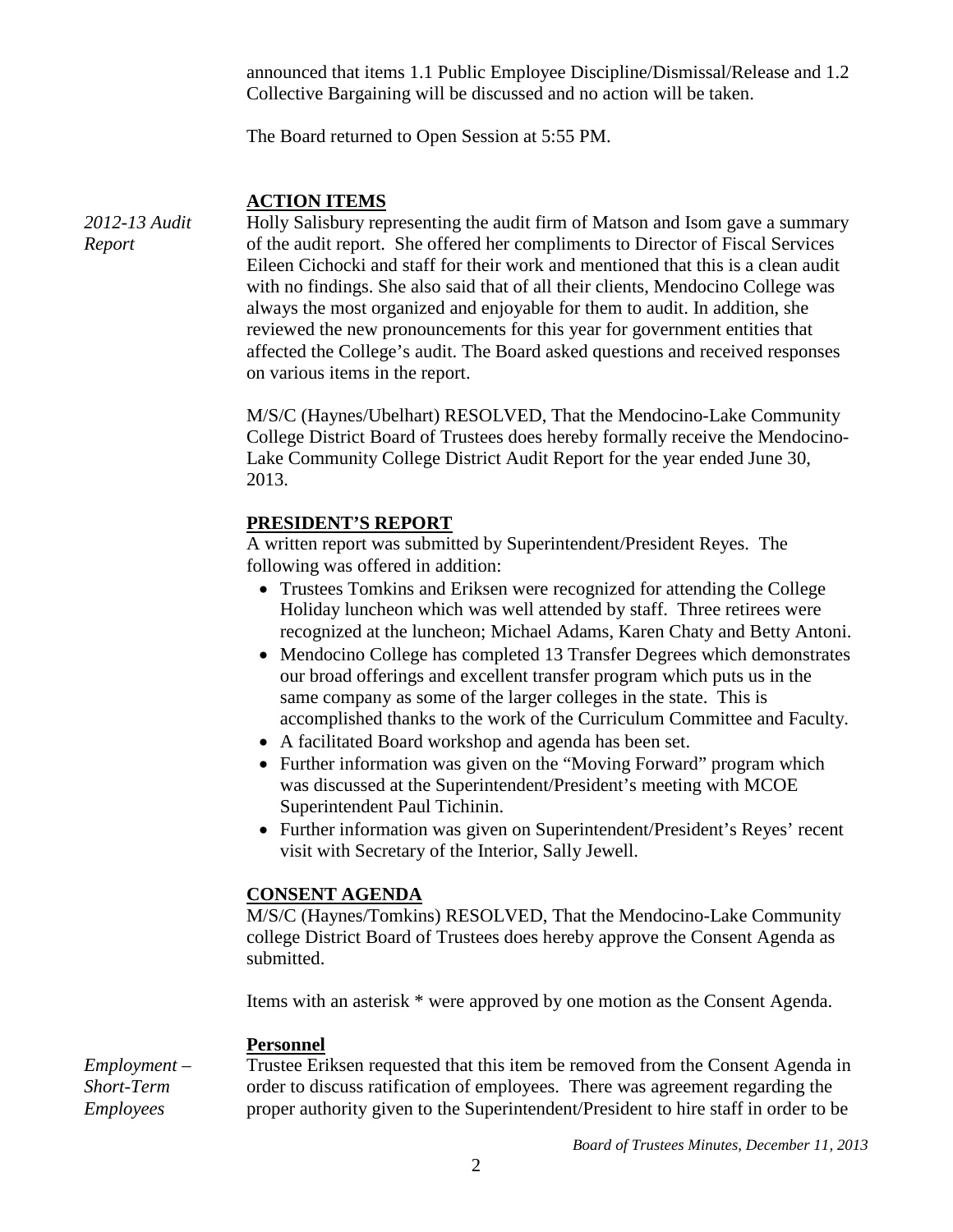|                                                        | timely and it was suggested that the Human Resources Department consider<br>assessing their reporting process.                                                                                                                                                                         |
|--------------------------------------------------------|----------------------------------------------------------------------------------------------------------------------------------------------------------------------------------------------------------------------------------------------------------------------------------------|
|                                                        | M/S/C (Eriksen/Haynes) RESOLVED, That the Mendocino-Lake Community<br>College District Board of Trustees does hereby ratify the Short-Term Employees<br>as submitted.                                                                                                                  |
| $Employment -$<br>Part-Time Faculty                    | *RESOLVED, That the Mendocino-Lake Community College District Board of<br>Trustees does hereby ratify the Part-Time Faculty for Fall Semester 2013 as<br>submitted.                                                                                                                    |
| Volunteers                                             | *RESOLVED, That the Mendocino-Lake Community College District Board of<br>Trustees does hereby approve the list of volunteers as presented at the meeting.                                                                                                                             |
| $Employment -$<br>Educational<br>Administrator         | *RESOLVED, That the Mendocino-Lake Community College District Board of<br>Trustees does hereby approve an Educational Administrator Contract for Debra<br>Polak, Dean of Instruction, January 1, 2014 – December 31, 2015.                                                             |
| <b>MCCCBU</b><br>Tentative<br>Agreement<br>2013-14     | *RESOLVED, That the Mendocino-Lake Community College District Board of<br>Trustees does hereby ratify the 2013-14 Tentative Agreement between the<br>Mendocino-Lake Community College District and the Mendocino-Lake<br>Community College Classified Bargaining Unit/SEIU-Local 1021. |
| M/S/C Tentative<br>Agreement<br>2013-14                | *RESOLVED, That the Mendocino-Lake Community College District Board of<br>Trustees does hereby ratify the tentative 2013-14 Tentative Agreement between<br>the Mendocino-Lake Community College District and the<br>Management/Supervisory/Confidential Employees.                     |
| <b>MCFT</b> Tentative<br>Agreement<br>2013-14          | *RESOLVED, That the Mendocino-Lake Community College District Board of<br>Trustees does hereby ratify the 2013-14 Tentative Agreement between the<br>Mendocino-Lake Community College District and the Mendocino College<br>Federation of Teachers, AFT/CFT Local 6322.                |
| Contract<br>$A$ mendment $-$<br>Vice-Presidents        | *RESOLVED, That the Mendocino-Lake Community College District Board of<br>Trustees does hereby approve a salary increase of 2.57% for the Vice-Presidents<br>effective January 1, 2014.                                                                                                |
| Fiscal Report as of<br>October 31, 2013                | <b>Other Items</b><br>*RESOLVED, That the Mendocino-Lake Community College District Board of<br>Trustees does hereby accept the fiscal report as submitted.                                                                                                                            |
| Child Development<br>Center Program<br>Self-Evaluation | *RESOLVED, That the Mendocino-Lake Community College District Board of<br>Trustees does hereby accept the Child Development Center Program Self-<br>Evaluation as information.                                                                                                         |
| Allied Health -<br>Change Order<br>No.                 | *RESOLVED, That the Mendocino-Lake Community College District Board of<br>Trustees does hereby ratify Change Order No. 5 for the Allied Health for an<br>extension of 30 days on the contract duration.                                                                                |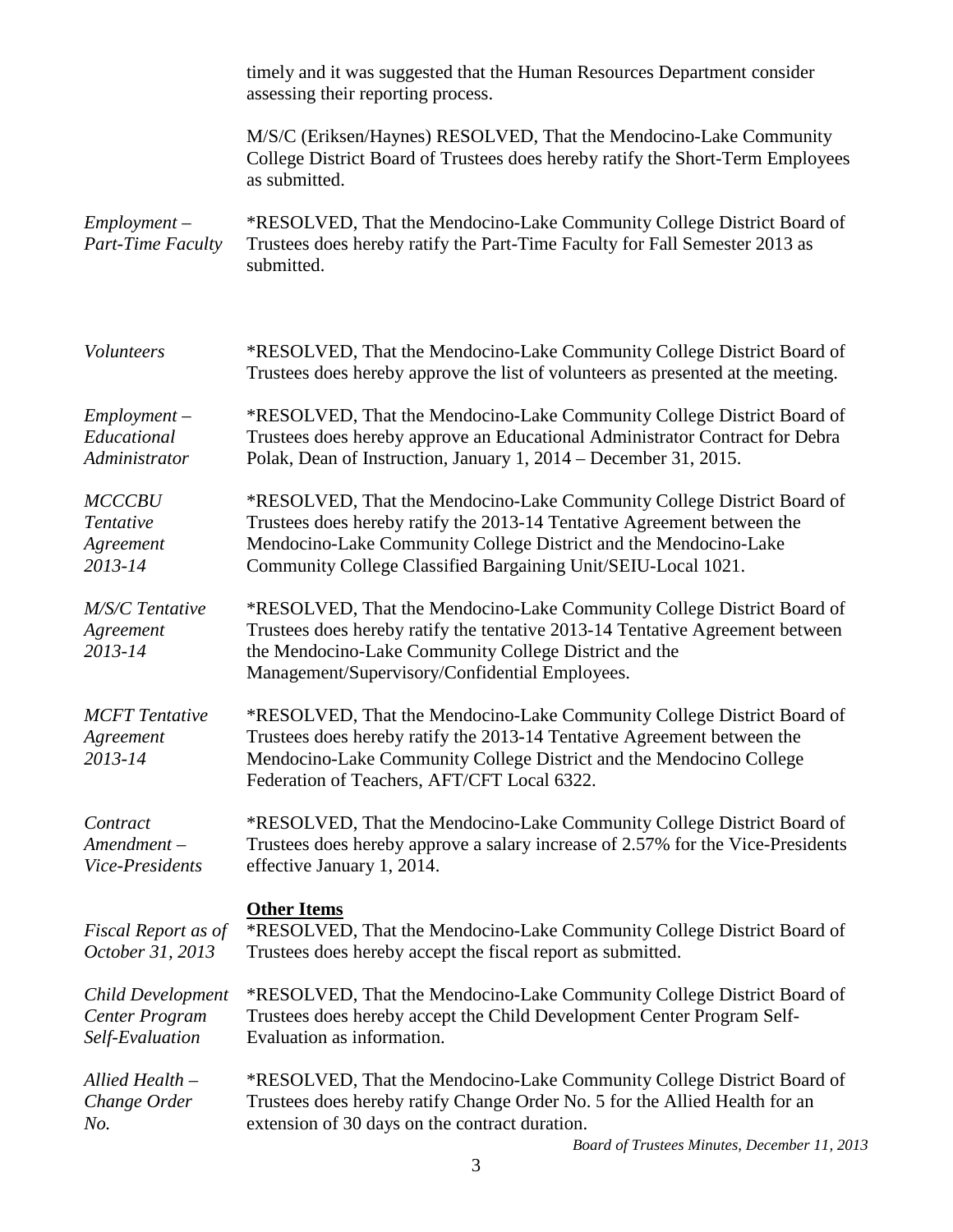# **INFORMATIONAL REPORTS**

| Education and<br><b>Student Services</b><br>Report | A written report was presented at the meeting by Virginia Guleff, Vice President<br>of Education and Student Services.                                                                                                                                                                                                                                                                                                                                                                                                                                                                                                                                                                                          |  |  |
|----------------------------------------------------|-----------------------------------------------------------------------------------------------------------------------------------------------------------------------------------------------------------------------------------------------------------------------------------------------------------------------------------------------------------------------------------------------------------------------------------------------------------------------------------------------------------------------------------------------------------------------------------------------------------------------------------------------------------------------------------------------------------------|--|--|
| Administrative<br>Services Report                  | A written report was submitted by Larry Perryman, Vice President of<br><b>Administrative Services.</b>                                                                                                                                                                                                                                                                                                                                                                                                                                                                                                                                                                                                          |  |  |
| Measure W<br><b>Bond Report</b>                    | The Measure W Bond Quarterly Report was submitted by Larry Perryman, Vice<br>President of Administrative Services. The following information was reported<br>regarding the reallocation of Bond Funds with more detail will be presented to<br>the Board at the January meeting. A lot of thought and work went into the re-<br>allocation discussion.<br>The Bond Implementation Planning Committee(BIPC), in a two-part<br>$\bullet$<br>meeting, received presentations by stakeholders and then prioritized the<br>remaining bond projects. In prioritizing, among other criteria, BIPC<br>considered the Mission Statement, College Planning Documents, program<br>needs, and the number of student served. |  |  |
|                                                    | The 14 projects were divided into two groups based on cost, the large<br>project group and small project group (less than \$50,000). The large project<br>group was prioritized as follows: $#4$ Pt. Arena, $#3$ the soccer field, $#2$ the<br>parking lot, and #1 Hensley Creek road repair. Lower numbered items were<br>due to high cost and serving a lower number of students.<br>The 10 small cost projects need to be completed as soon as possible and<br>$\bullet$<br>some can be done over the winter break. The Superintendent/President has<br>accepted the recommendation from BIPC on these items and work will<br>move forward over the break.                                                   |  |  |
|                                                    | The Board and staff briefly discussed Pt. Arena in relation to the long term<br>future of the College.                                                                                                                                                                                                                                                                                                                                                                                                                                                                                                                                                                                                          |  |  |
| Mendocino<br>College<br>Foundation, Inc.           | A written report was submitted by Katie Fairbairn, Executive Director.                                                                                                                                                                                                                                                                                                                                                                                                                                                                                                                                                                                                                                          |  |  |
| Constituents<br>Report                             | No written reports were submitted. The following oral report was given:<br>John Koetzner gave a brief report on the Academic Senate work done this<br>$\bullet$<br>semester.<br>• Kevin Leal reported on ASMC activities this last semester and events to<br>come next semester.<br>• Larry Lang reported on the successful Classified FunRaiser event and other<br>activities of the Classified Senate.                                                                                                                                                                                                                                                                                                        |  |  |
| Health Benefit<br>Report                           | The Annual Health Benefit Report was submitted as information.<br><b>PRESENTATION</b><br><b>Accreditation - Self Evaluation</b>                                                                                                                                                                                                                                                                                                                                                                                                                                                                                                                                                                                 |  |  |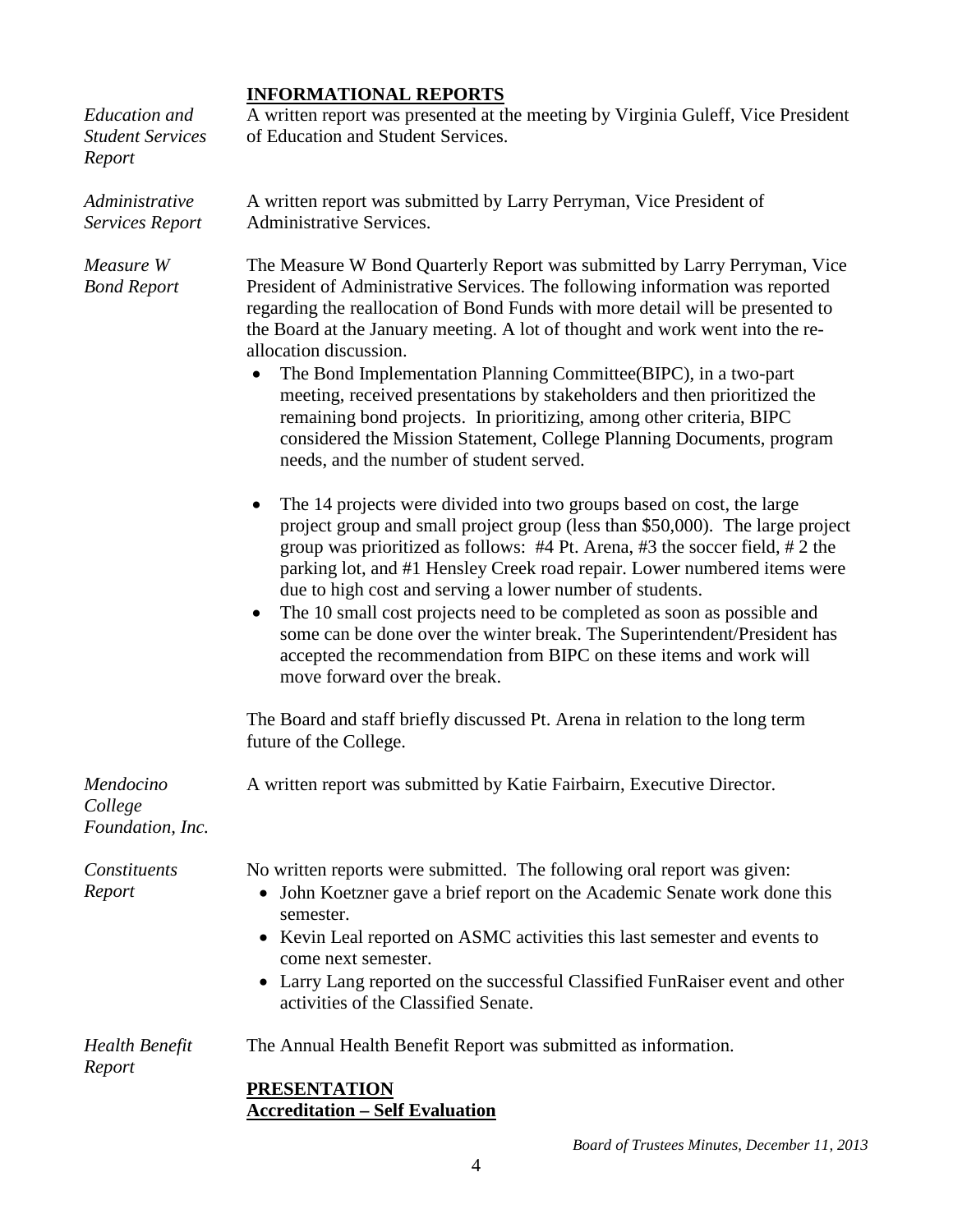Vice President Guleff presented a copy of the most current draft of the Accreditation Self-Evaluation. She reported that the final draft will be completed by December 20. Further edits and accuracy checks will continue until that time. Results from the recent Staff Survey will be incorporated into the document.

Vice President Guleff shared information she learned from the recent CCLC workshop she attended. She stated that the overarching role of the Board is to make sure the Mission is followed. She also discussed the importance of Boards providing leadership.

The Board received a copy of the Guide to Accreditation for Governing Boards. Vice President Guleff reviewed the following sections and commented on Mendocino College's status:

- Eligibility Requirements Mendocino College has continuously met these requirements.
- Effective Leadership She highlighted the document in reference to the Board's effective and model behavior in leadership of the College.
- Compliance with Commission Policies She stated that our review shows that Mendocino College is in compliance with the six Commission Policies: Distance Education (development, implementation, evaluation, SLOs, student authentication), Title IV (loan default rate), Advertising (clear and accurate information), Degrees and Credits (awarding of credits and degrees), Integrity and Ethics (code of ethics policy), Non-regionally Accredited Organizations (contracts that might affect accreditation status).

Vice President Guleff reiterated that the writing of the Self-Evaluation was truly a campus-wide effort which included many different views and completing it was a collective and collaborative effort.

## **TRUSTEE COMMUNICATION**

| <b>Trustee Reports</b>                | <u> 2011 - 2011 - 2012 - 2013</u><br>Written reports were submitted by Trustees Clark and Chaniot.<br>Oral reports were given by Trustees Chaniot, Eriksen, Ubelhart, and Haynes.                                                       |
|---------------------------------------|-----------------------------------------------------------------------------------------------------------------------------------------------------------------------------------------------------------------------------------------|
| Election of<br><i><b>Officers</b></i> | Superintendent/President Reyes reminded the Board that in accordance with<br>their policy and procedure on Board Officers, three Trustees had volunteered to<br>serve as officers in any capacity: Trustees Clark, Tomkins, and Haynes. |
|                                       | Trustee Tomkins, with a second made by Student Trustee Leal, nominated<br>Trustee Haynes to serve as Board President.<br>Trustee Geck, with a second made by Trustee Ubelhart, nominated Trustee Clark<br>to serve as Board President.  |
|                                       | With the following vote, Trustee Clark was elected to serve as Board President<br>for $2014$ :<br>Trustees Geck, Chaniot, Ubelhart and Clark – Trustee Clark<br>Trustees Tomkins, Eriksen, and Haynes – Trustee Haynes                  |
|                                       | Trustee Haynes, with a second made by Trustee Geck, nominated Trustee                                                                                                                                                                   |